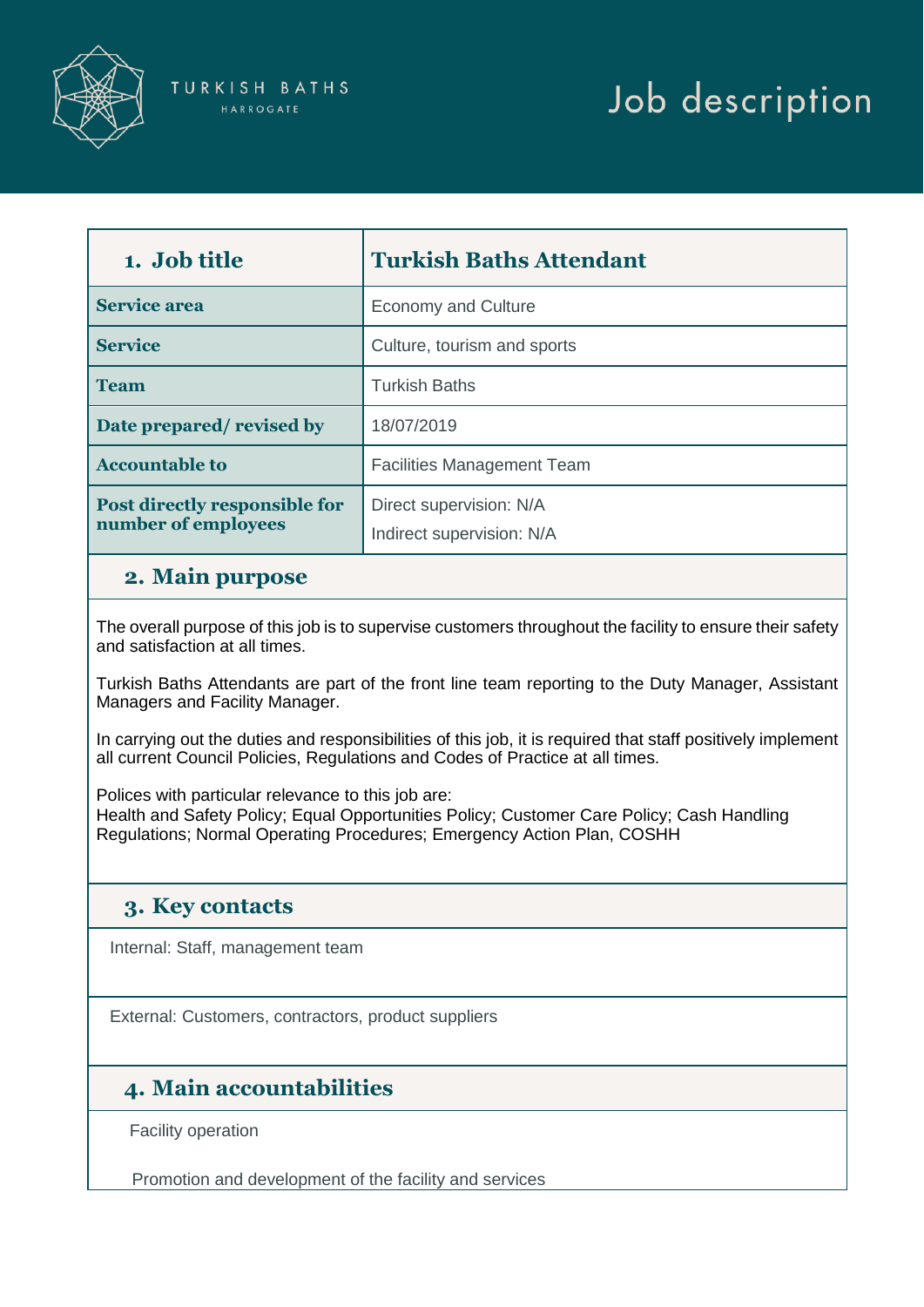## **5. Standard accountability statements**

 **Health and safety**: You are required to comply with Harrogate Borough Council's health and safety policy and to take such steps as are reasonably practicable for your own health and safety and that of your colleagues at work and those affected by our work. You must comply with your safety responsibilities and must co-operate with management in all respects for the full implementation of the council's health and safety policy. Your safety responsibilities are shown on thee Safety Responsibility Statement (SRS) for your post.

 **Equality and diversity:** the post holder must adhere to all policies and procedures relating to equality and diversity in the workplace and provision of services.

 **Learning and personal development:** The post holder has a personal responsibility for his or her own learning and development, and will maintain up to date records of achievement and attendance as required. The post holder must undertake the learning and training identified in the job skills matrix, and other relevant training that is identified and agreed with their manager.

 **Data security:** Harrogate Borough Council staff must, at all times, maintain personal responsibility for the safe and secure movement of data within and into and out of the authority.

## **6. Job activities**

**Main duties and responsibilities relating to accountabilities identified above**  *( for each accountability there should be no more than 5 activities)* 

| 6.1  | Ensure the client's day runs smoothly and deliver excellent customer service to every<br>client.                             |
|------|------------------------------------------------------------------------------------------------------------------------------|
| 6.2  | Regularly supervise customers in the Turkish Baths with constant vigilance to ensure<br>total safety at all times.           |
| 6.3  | Advise customers of safety rules in relation to their behaviour, as required.                                                |
| 6.4  | As required, take responsibility for the rapid and effective application of trained skills in<br>emergencies.                |
| 6.5  | Occasionally attend to minor accidents, administer appropriate first aid treatment and<br>make accurate, legible records     |
| 6.6  | Regularly undertake cleaning tasks based on daily rotas, completing all such tasks to the<br>highest standards at all times. |
| 6.7  | Regularly replenish food and drink displays, keeping accurate and legible stock records<br>when required                     |
| 6.8  | Provide customers with opportunities to purchase retail items relating to the Turkish<br>Baths experience.                   |
| 6.9  | Regularly check customer areas, to ensure cleanliness and customer satisfaction.                                             |
| 6.10 | Conduct daily, weekly and monthly safety checks to the specified level of detail and<br>accuracy.                            |